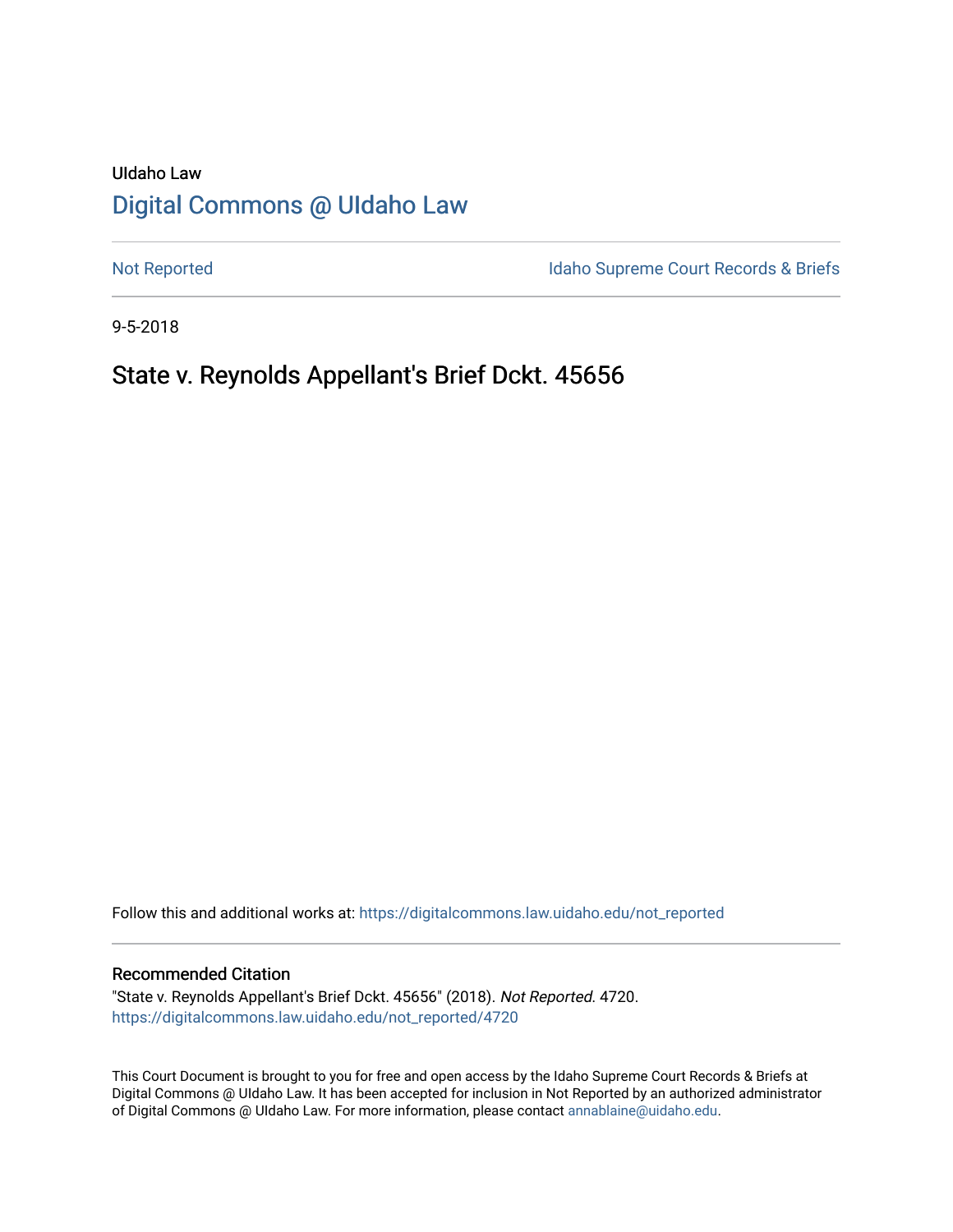Electronically Filed 9/5/2018 11:33 AM Idaho Supreme Court Karel Lehrman, Clerk of the Court By: Brad Thies, Deputy Clerk

ERIC D. FREDERICKSEN State Appellate Public Defender I.S.B. #6555

KIMBERLY A. COSTER Deputy State Appellate Public Defender I.S.B. #4115 322 E. Front Street, Suite 570 Boise, Idaho 83702 Phone: (208) 334-2712 Fax: (208) 334-2985 E-mail: documents@sapd.state.id.us

# IN THE SUPREME COURT OF THE STATE OF IDAHO

| STATE OF IDAHO,       |                              |
|-----------------------|------------------------------|
| Plaintiff-Respondent, | NO. 45656                    |
| V.                    | ADA COUNTY NO. CR01-17-39671 |
| ERIK DAVID REYNOLDS,  |                              |
| Defendant-Appellant.  |                              |
|                       | <b>APPELLANT'S BRIEF</b>     |

# STATEMENT OF THE CASE

# Nature of the Case

Erik David Reynolds pled guilty to possession of methamphetamine and the district court sentenced him to seven years, with two years fixed, without retaining jurisdiction. On appeal, Mr. Reynolds contends that in light of his addiction and his potential for rehabilitation, the district court abused its discretion by imposing an excessive sentence without retaining jurisdiction.

# Statement of the Facts and Course of Proceedings

Mr. Reynolds pulled into a business parking lot at midnight and was approached by a police officer. (PSI, p.183.) He explained to the officer that he was having car problems and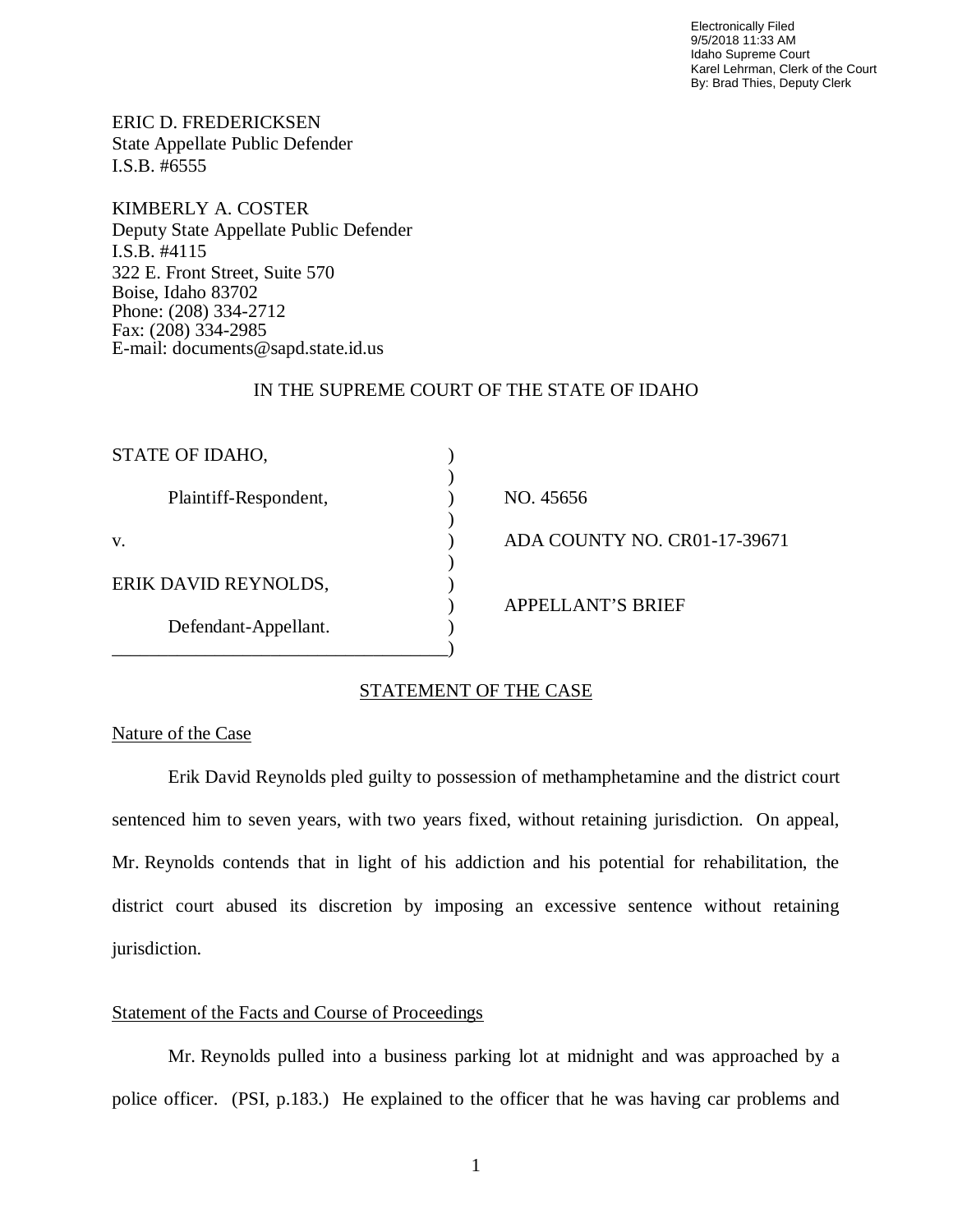admitted driving with a suspended license. (PSI, p.183.) A police K-9 unit arrived and the drug dog alerted to Mr. Reynolds' car. (PSI, p.183.) As a result of the ensuing search, the officers found empty baggies coated with methamphetamine powder, along with syringes. (PSI, p.183.) Mr. Reynolds informed the officer he was a recovering addict and had recently relapsed, and he admitted the methamphetamine was his. (PSI, pp.3, 184.) He was arrested and charged with possession of a controlled substance, along with possession of paraphernalia, and driving without privileges. (PSI, pp.184, 196; R., pp.6, 17.) At the time of his arrest, Mr. Reynolds was on parole for a previous drug possession offense. (PSI, pp.7, 15; Tr., p.22, Ls.14-20.)

Pursuant to an agreement with the State, Mr. Reynolds pled guilty to possession of a controlled substance and the State recommended a prison term of seven years, with two fixed, and to have the misdemeanor charges dismissed. (Tr.,  $p.3$ , L.17 –  $p.12$ . L.5; R.,  $p.39$ .) Mr. Reynolds requested a five-year sentence, with one year fixed; although he had previously completed the CAPP rider program and had previously been placed on probation, Mr. Reynolds implored the district court to retain jurisdiction and allow him another chance at treatment and programming on a rider. (PSI, p.6; Tr., p.18, L.15 – p.21, L.16.) The district court declined Mr. Reynolds' recommendations and adopted the State's instead, sentencing Mr. Reynolds to seven years, with two years fixed, without retaining jurisdiction. (Tr., p.23, Ls.17-24; R., p.39.) Mr. Reynolds filed a Notice of Appeal that is timely from that judgment. (R., p.42.)

#### ISSUE

Did the district court abuse its discretion by sentencing Mr. Reynolds to an excessive term of seven years, two fixed, for possessing methamphetamine, and by declining to retain jurisdiction?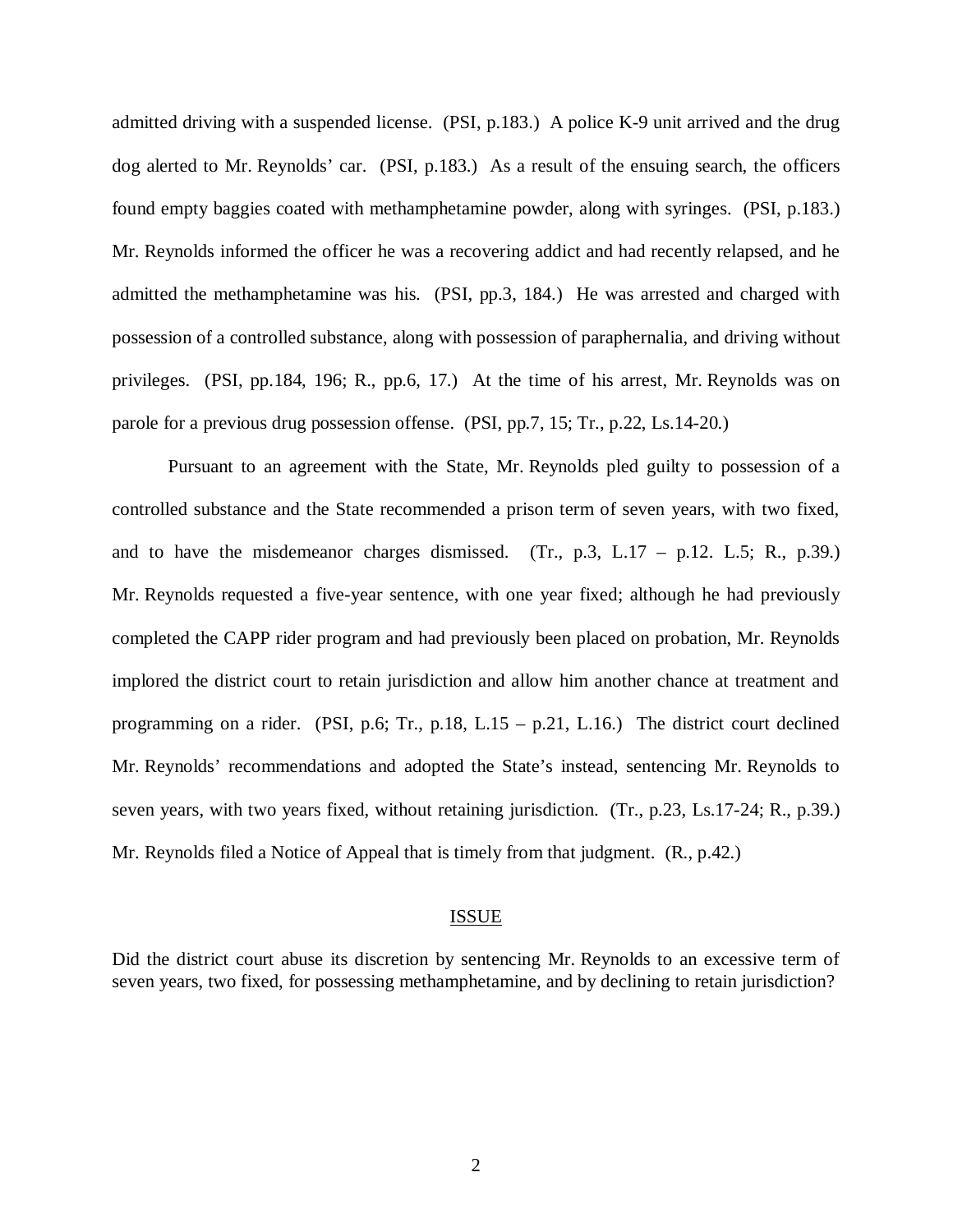#### ARGUMENT

# The District Court Abused Its Discretion When It Sentenced Mr. Reynolds To An Excessive Term Of Seven Years, With Two Fixed, Without Retaining Jurisdiction

## A. Introduction

Mr. Reynolds is addicted to methamphetamine and he needs and desires treatment. In light of his addiction and his strong potential for overcoming that addiction, the district court's imposition of an excessive sentence, without retaining jurisdiction, represents an abuse of the court's sentencing discretion.

# B. Standard Of Review

When a defendant challenges his sentence as excessively harsh, the appellate court will conduct an independent review of the record giving consideration to the nature of the offense, the character of the offender, and the protection of the public interest. *State v. Miller*, 151 Idaho 828, 834 (2011). The appellate court reviews the district court's sentencing decisions for an abuse of discretion, which occurs if the district court imposed a sentence that is unreasonable, and thus excessive, "under any reasonable view of the facts." *State v. Strand*, 137 Idaho 457, 460 (2002); *State v. Toohill*, 103 Idaho 565, 568 (Ct. App. 1982). "A sentence is reasonable if it appears necessary to accomplish the primary objective of protecting society and to achieve any or all of the related goals of deterrence, rehabilitation, or retribution." *Miller*, 151 Idaho at 834. When reviewing the length of a sentence, the Court considers the entire sentence. *State v. Oliver*, 144 Idaho 722 (2007).

The district court also has the discretion to retain jurisdiction. *See* I.C. § 19–2601(4). The primary purpose of retaining jurisdiction is to afford the trial court additional time for evaluation of the defendant's rehabilitation potential and suitability for probation. *State v. Jones*,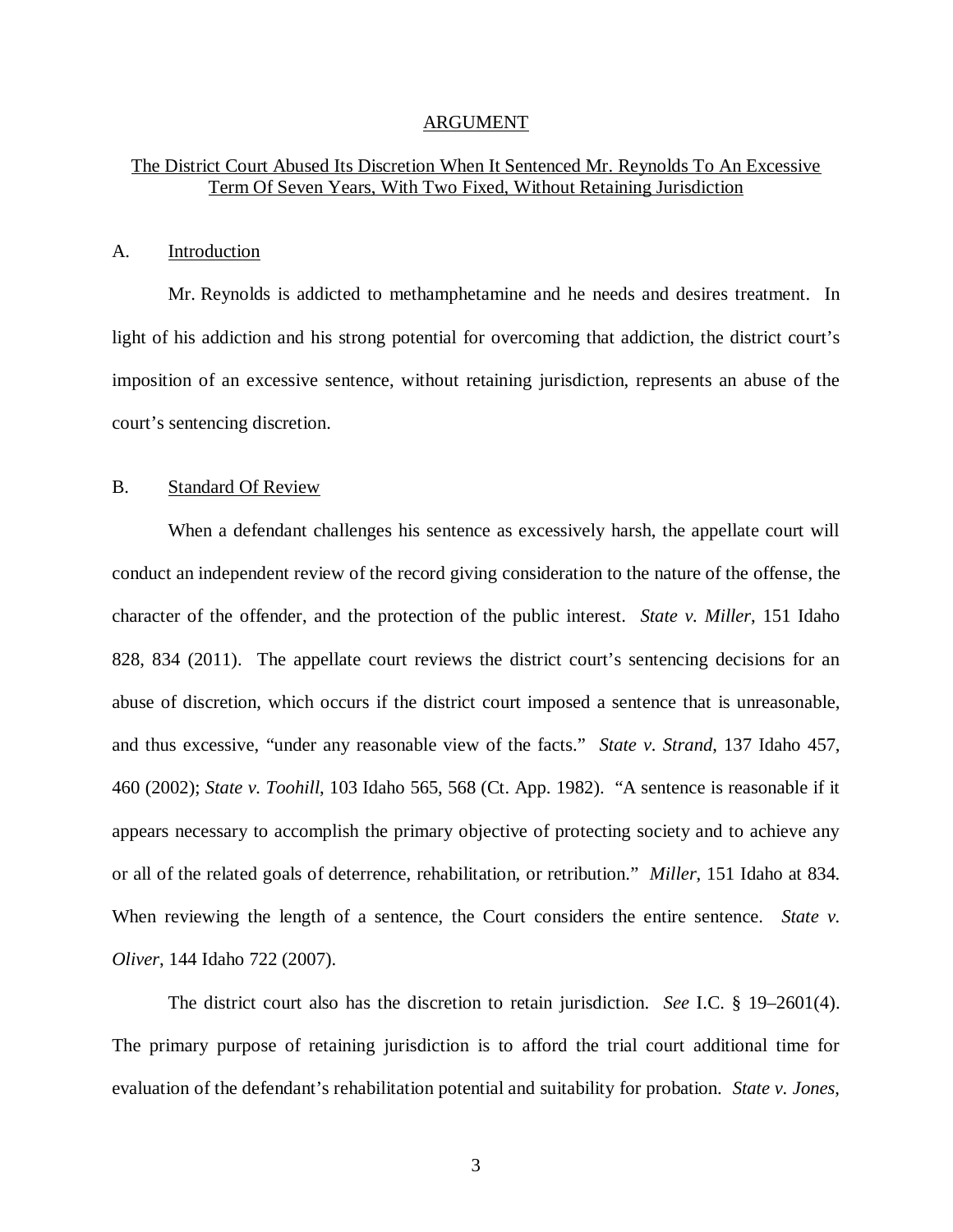141 Idaho 673, 677 (Ct. App. 2005). The sentencing court's refusal to retain jurisdiction may represent an abuse of discretion if the court lacks sufficient information upon which to conclude that the defendant is not a suitable candidate for probation. *Id*., at 677.

# C. In Light Of Mr. Reynolds' Potential For Rehabilitation, The District Court's Imposition Of An Excessive Sentence, Without Retaining Jurisdiction, Represents An Abuse Of The Court's Sentencing Discretion

Mr. Reynolds was a twenty-five-year old methamphetamine addict at the time of sentencing. (PSI, pp.1, 15.) His drug addiction, and his potential for overcoming that addiction, are mitigating factors in this case. *See State v. Coffin*, 146 Idaho 166, 171 (Ct. App. 2008). Mr. Reynolds began using drugs when he was fourteen, but in more recent years he had turned to methamphetamine, and was using it intravenously at the time of this offense. (PSI, p.13.) He knows he is an addict, and he acknowledges that continued drug use will result in "constant incarceration and the collapse of life structure." (PSI, p.13.) He attributes the destruction of his relationship with his child's mother to his drug addiction (PSI, p.10), and he also sees how his addiction has interfered with his ability to maintain steady employment. (PSI, p.12.) For these reasons, Mr. Reynolds is strongly motivated to change.

Mr. Reynolds' remorse and responsibility also serve as mitigation. *See Coffin*, 146 Idaho at 171. He told his presentence investigator that he is "ashamed" of having relapsed, "[b]ut grateful for a firm hand to come and stop my using." (PSI, p.3.) Although recovery has thus far been elusive for Mr. Reynolds, he has been working to get his addiction under control, and he has made strides. (PSI, p.15.) He embraced the rider programming offered to him in the past, and completed it successfully, and he was able to maintain longer periods of sobriety. (PSI, p.7.) But, obviously, he has hard work yet to do. Prior to sentencing, he wrote:

I understand my history doesn't look good. However, my entire issue lies with drug use and my inability to control my addiction. Prison is an option. It would be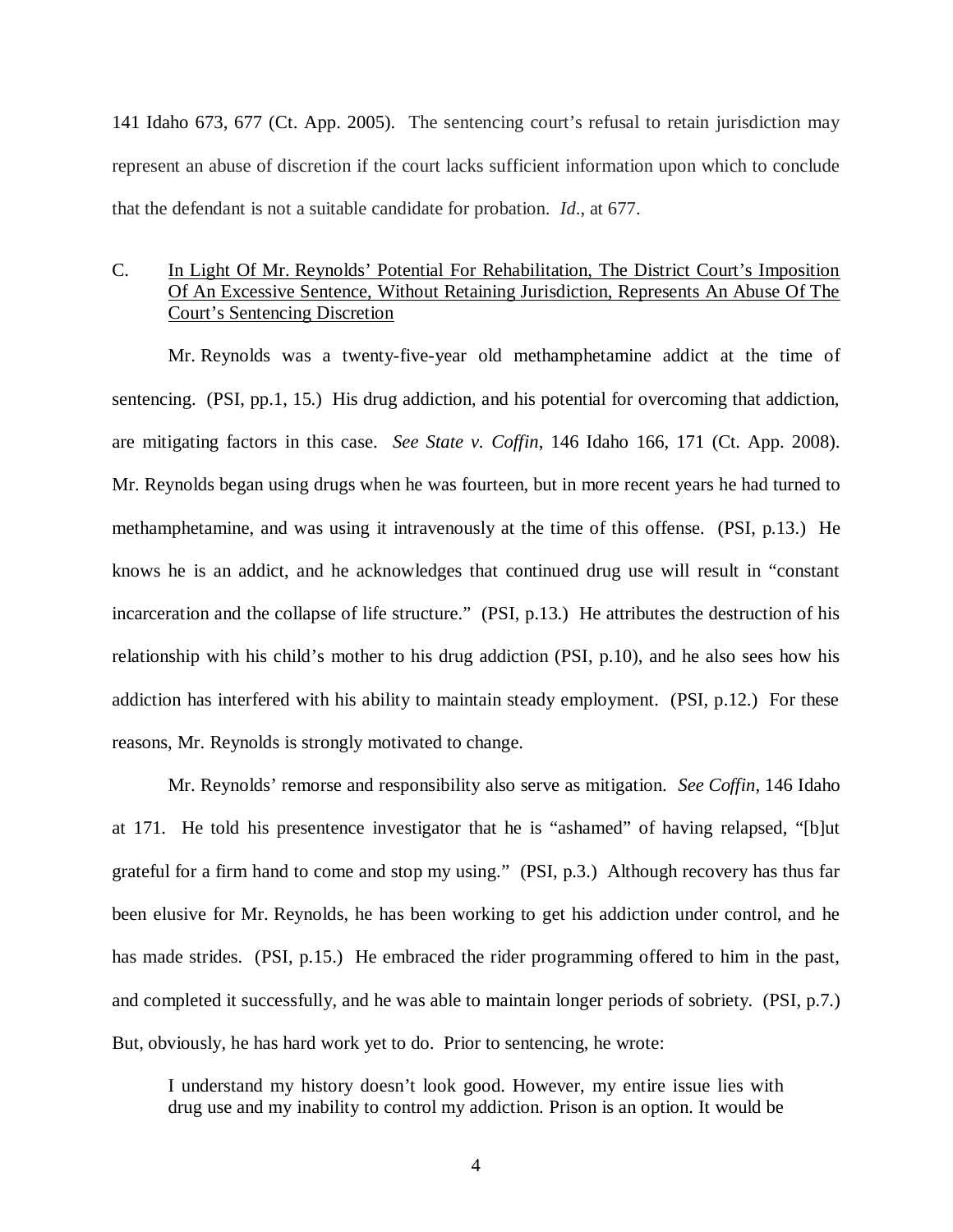fair given my history to lock me up. But I'm asking you not to throw away my key. Instead help me with my addiction. Give me a chance. Treatment is what I believe will solve my problems. I'm so close to success already (with tools from CSC & MRT). I've worked hard and come a long way. I've never stopped being a father and have always been there for my kids. I'm moving in the right direction already. I guess what I've learned here is I need a bit more help to continue moving the right direction.

(PSI, p.15.)

Mr. Reynolds also has the support of his family. (PSI, p.12.) This support will help him when he is back in the community, and should be considered as mitigation in his case. *See State v. Baiz*, 120 Idaho 292, 293 (Ct. App. 1991). Mr. Reynolds' father continues to be a resource to him, providing Mr. Reynolds with good guidance and meaningful employment, even though their father-son relationship is sometimes tested. (PSI, p.12.) Mr. Reynolds' goal is to successfully run his father's business and be able to take it over. (PSI, p.14.) To this end, he also plans to attend college and study business management and construction management. (PSI, p.11.)

Mr. Reynolds sincerely and desperately wants to be free from the grip of methamphetamine. What Mr. Reynolds needs is treatment, not imprisonment. However, by imposing an excessive prison term, without retaining jurisdiction, the district court denied Mr. Reynolds the opportunity provided by a rider to address his addiction and obtain needed skills, and denied him the chance to demonstrate his potential for using those skills as a successful probationer.

In light of these mitigating factors, and despite the aggravating factors, Mr. Reynolds contends that the district court abused its discretion by imposing an excessive sentence, and by refusing to retain jurisdiction.